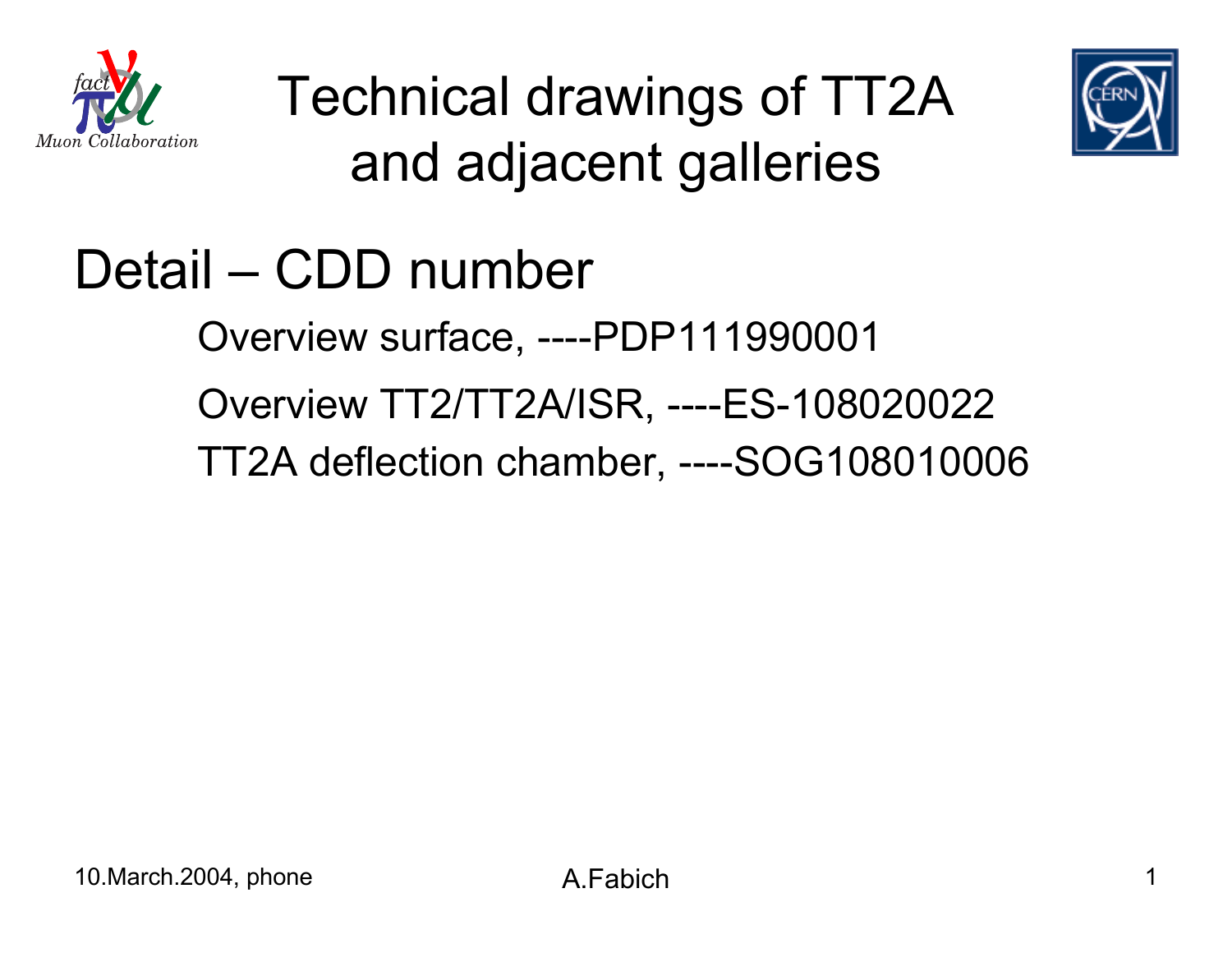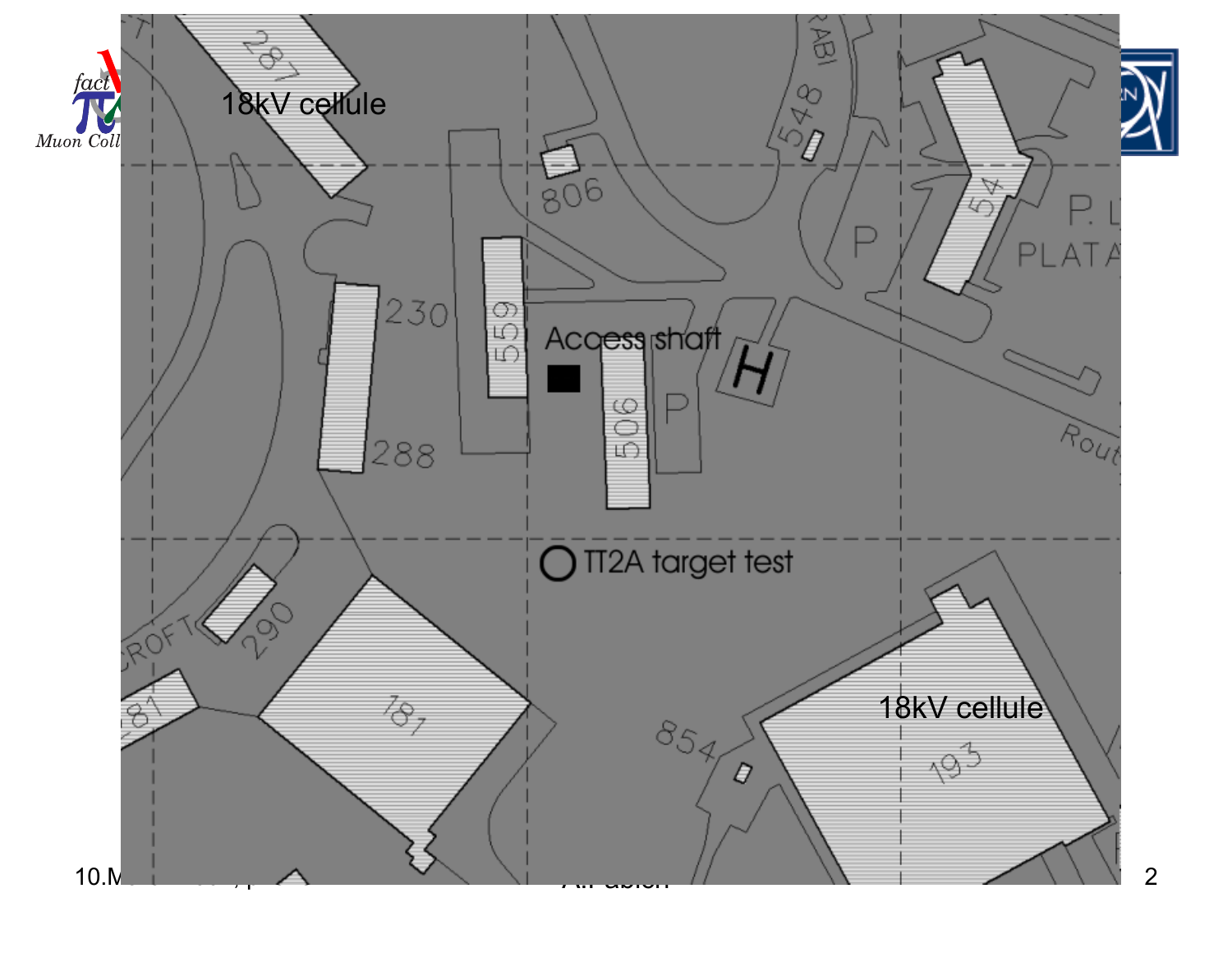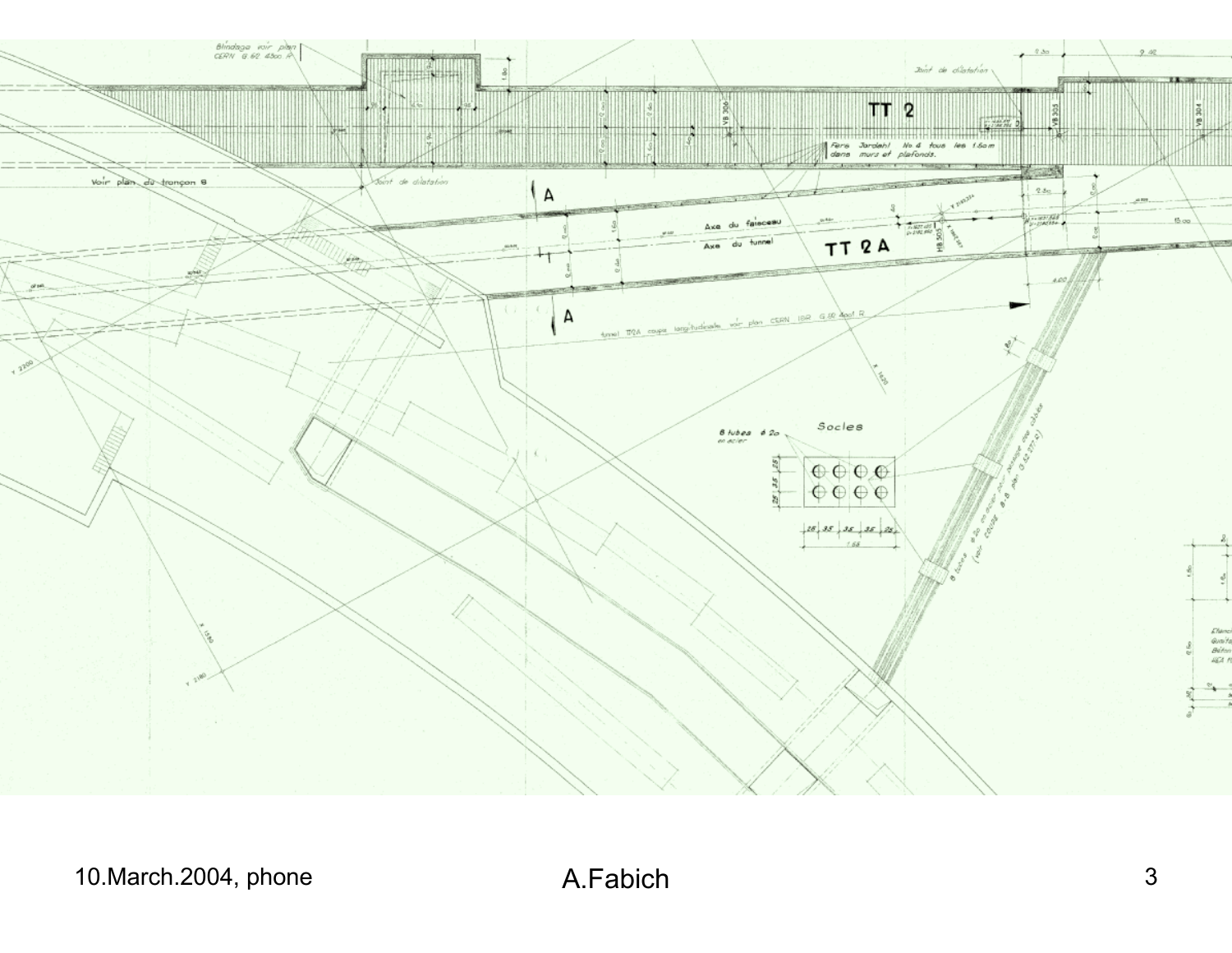

About 60 m from target place to surface About 60 m from target place to surface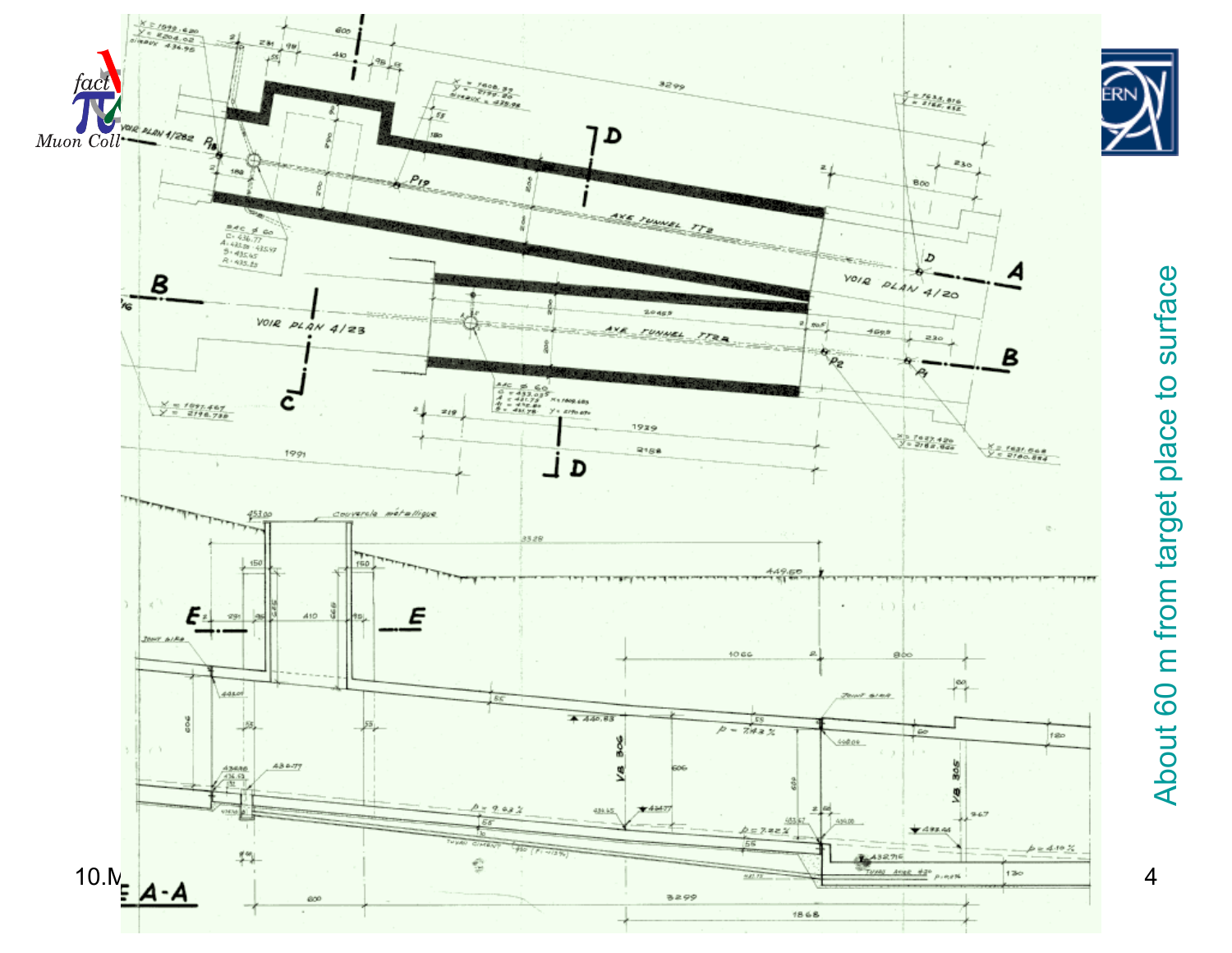





- • Placed just upstream of TT2A in TT2 – On the other side of the wall
- •Interference with SPS running on access
- • Longer distance to surface
	- esp. difficult for LN2 supply

Kept in mind, but not strongly considered!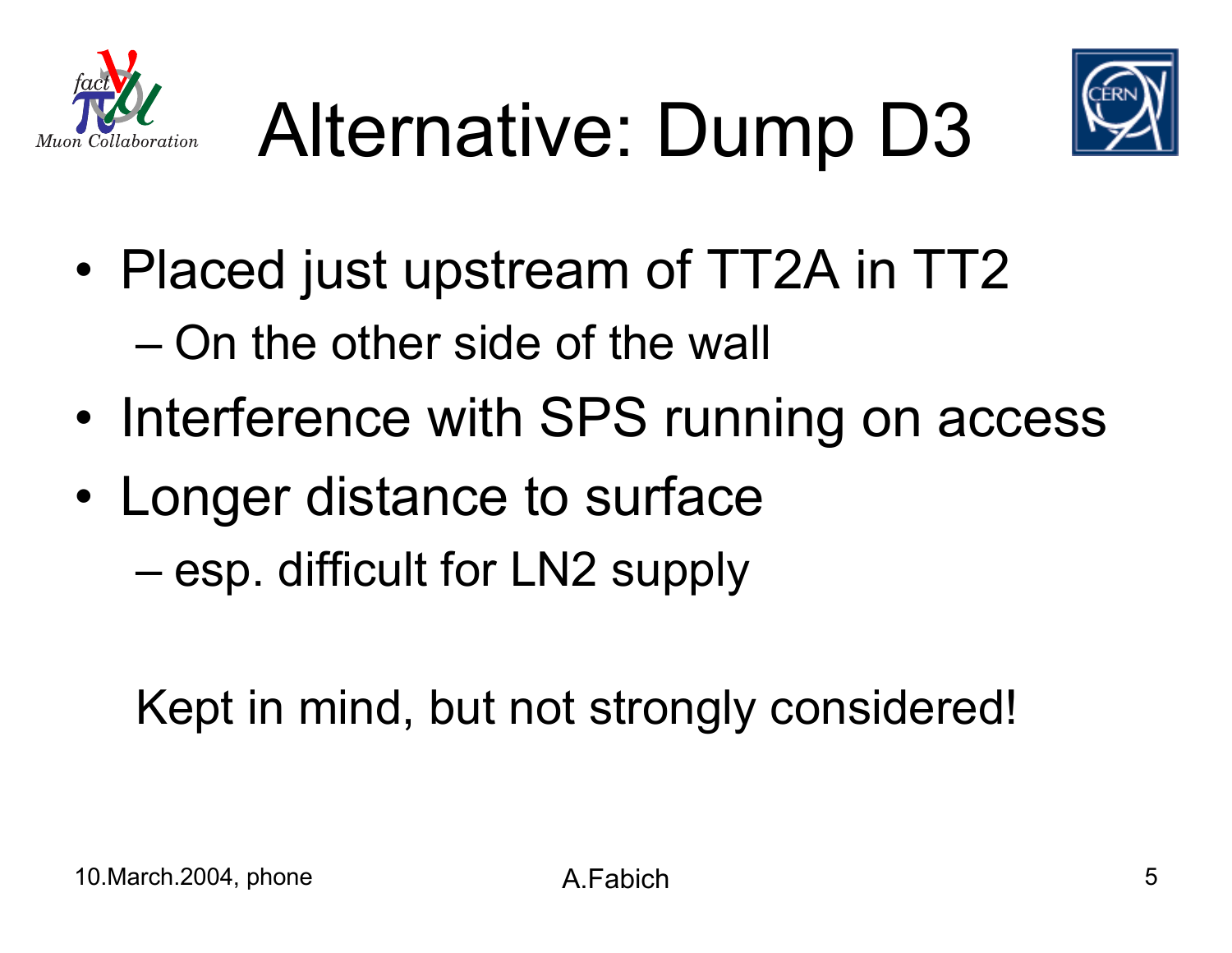

# Power Supply



for the TT2A target experiment

Contact person/credits: Carlos DE ALMEIDA MARTINS, AB/PO

Concentrates on evaluating a solution "available" at CERN:

power supply Alice/LHCb

- 950 V, 6000 A
- size: ~10 m x 4 m x 3m, 15 tons
- installed in six pieces
- transformer (TRASFOR, IT), EDMS 315101 (http://edms.cern.ch)
- converter (Schneider Elec., FR), EDMS 311284
- price/piece: 400 kChF (100 kChf+300 kChF)

1 Euro = 1 US-\$ = 1.5 ChF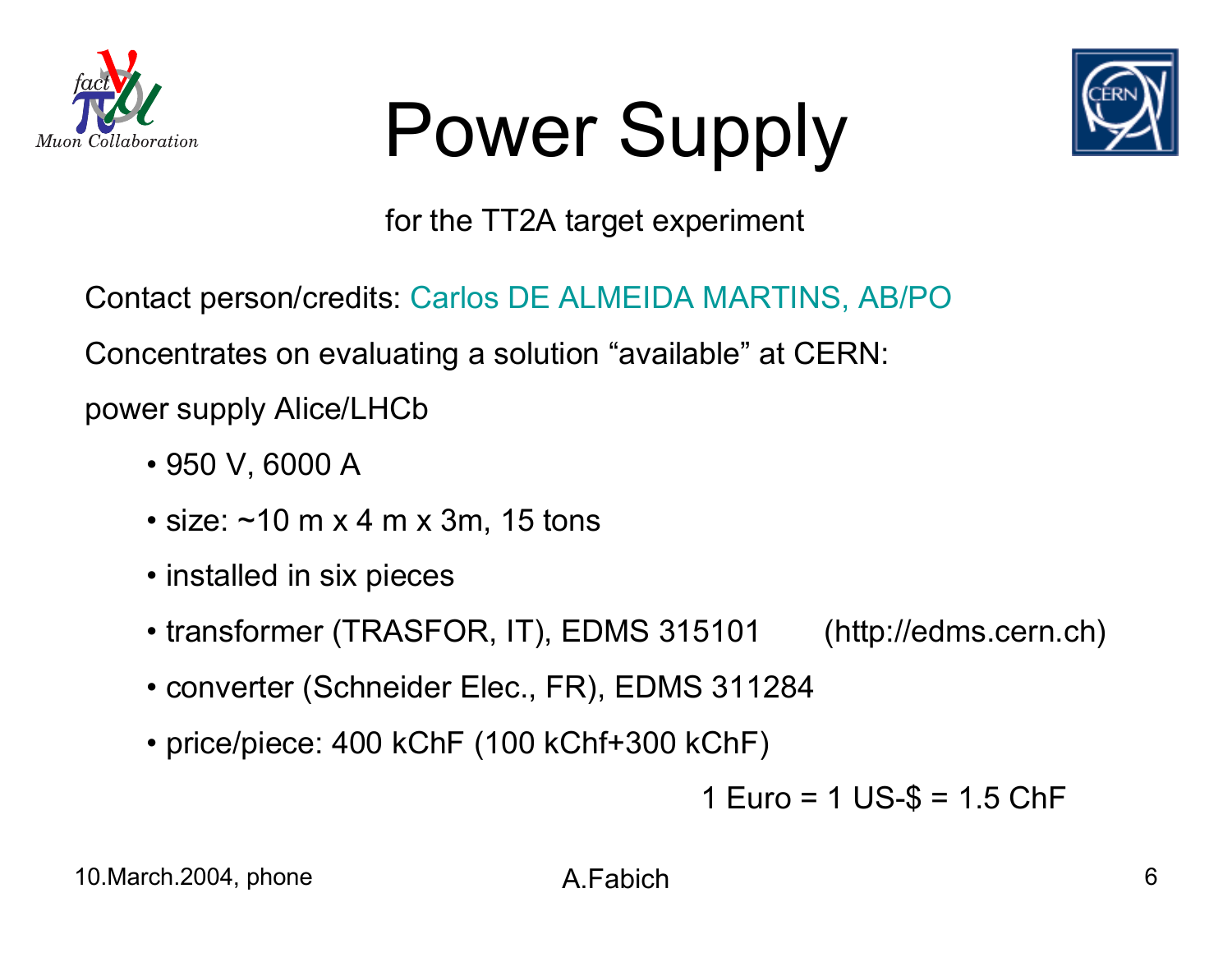



- Available cellules (=expensive to install): currently investigated
	- Free cell available in building 269
	- Still to be verified: building 193 & 287

18kV-peak current would be 154 A. Cables are not the major investment, but installation is. The low voltage line designed for about 2kA.

 $\bullet$  One spare transformer is available and could be used. Another one and the converters have to be purchased or rented from Alice/LHCb (to be verified).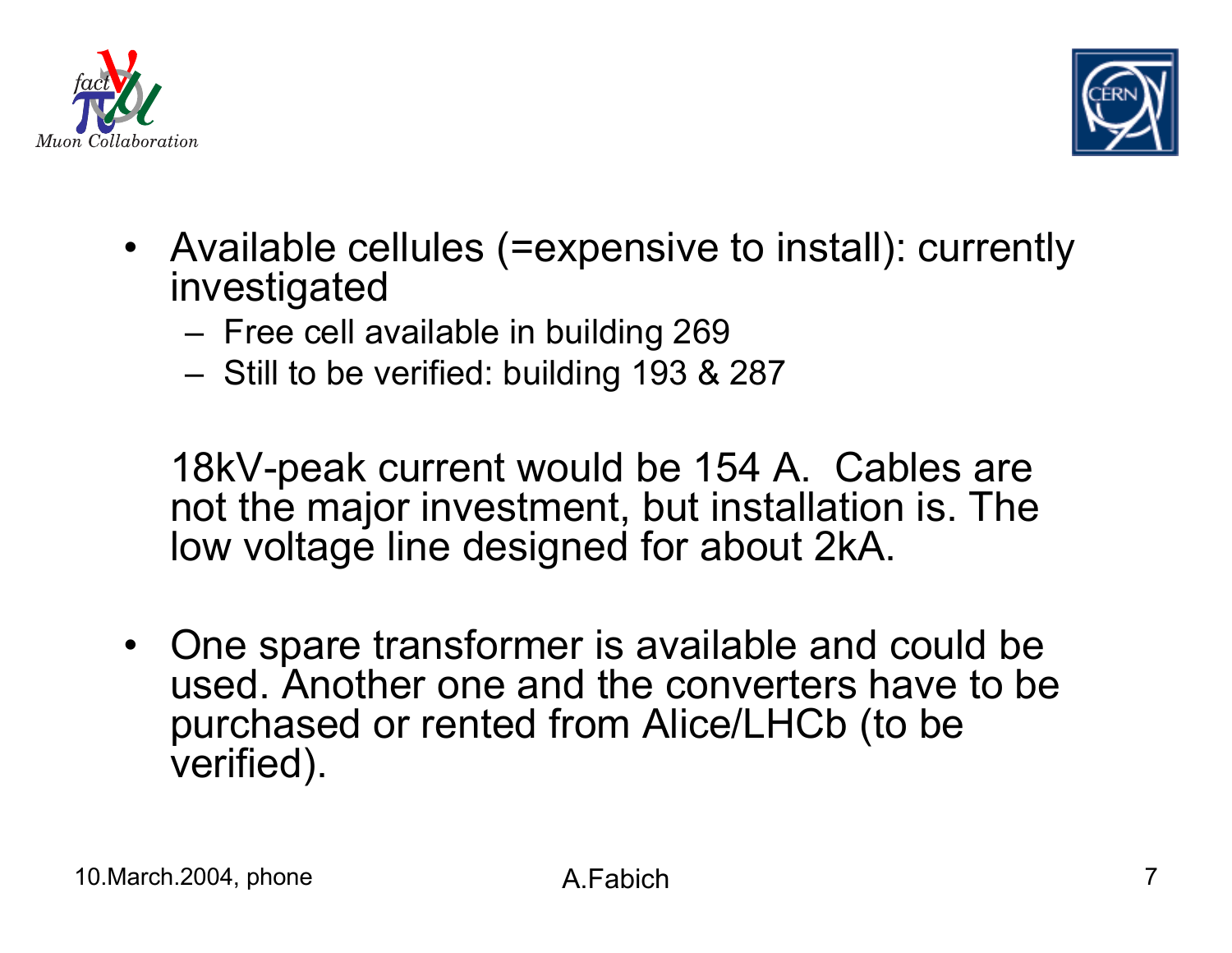

### • N.Tahir, GSI Darmstadt, Germany

- 2D-simulation of heavy ion beam in solid targets  $\rightarrow$  creation of voids
	- predicts creation of voids of beam size within ~100 ns!
- Very simple and unique!
- for American design, but for
- • Does it reduce the secondary particle yield?
	-

Unfortunately only indirect

 Most probable not an issue facilities using "long" pulses

Cavitation was already "observed"

observation by splash velocity

- 
- •







at ISOLDE

•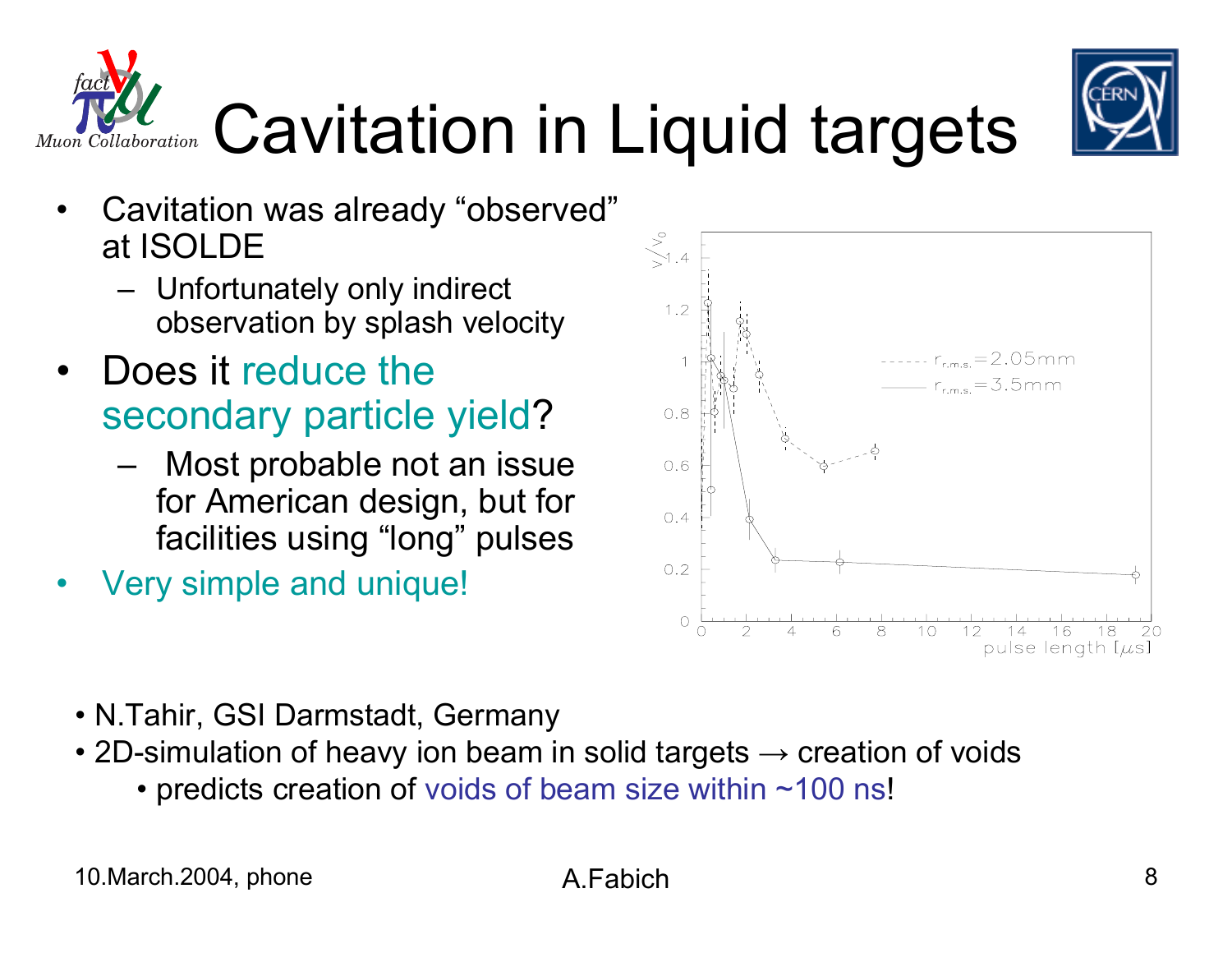





- measure interaction efficiency either by
	- Radiation monitors
	- $\mathcal{L}_{\mathcal{A}}$  , and the set of  $\mathcal{L}_{\mathcal{A}}$  Disappearance of primaries
		- Pick-up monitor downstream of target
	- $\mathcal{L}_{\mathcal{A}}$  Appearance of secondaries
		- total particle yield within
		- Partly coverage of solid production angle sufficient
		- Off-axis
		- Detector
			- Simple, e.g. scintillator
			- radiation hard or installed far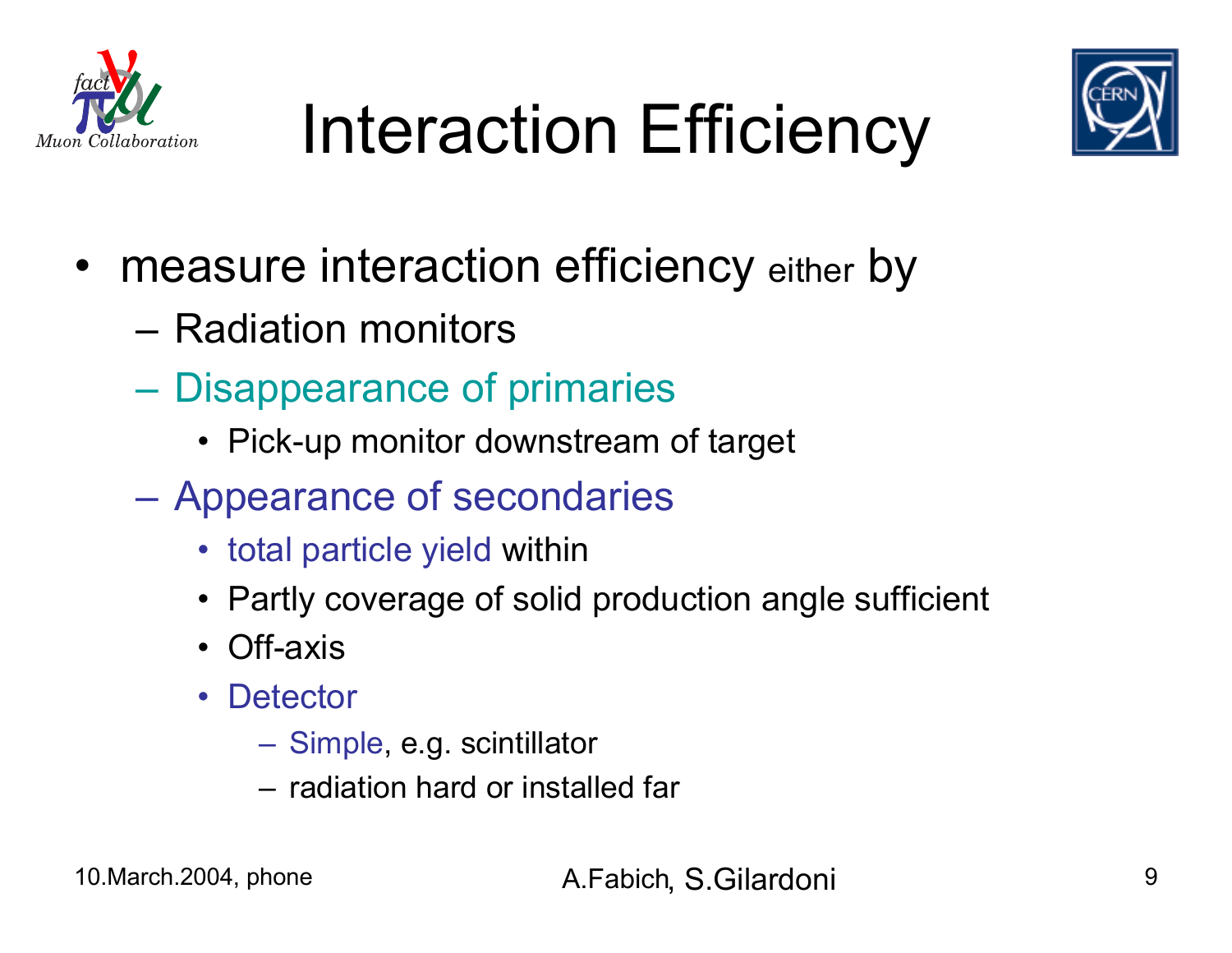





- •List of radio-isotopes (S.Gilardoni)
- •Personal radiation plan
- •nToF: contact and receiving O.K. needed

• question: waste management of batteries?

 $15 \text{ m}^3$  = 35 tons of hazardous waste!!!